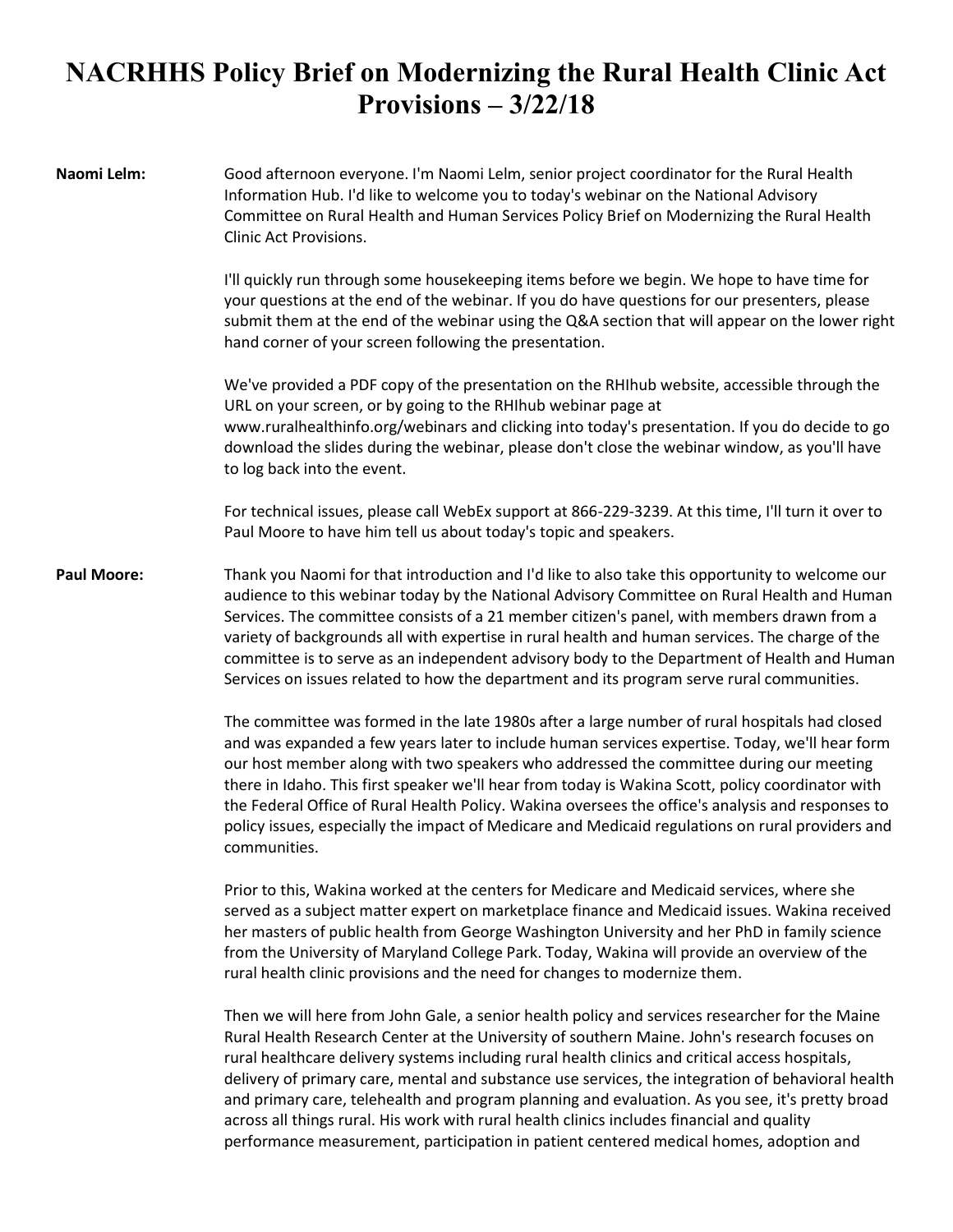meaningful use of electronic health records, and the delivery of mental health services by rural health clinics.

He serves on the boards of trustees for the National Rural Health Association, and serves as the chair of its policy congress. He's also active as the chair of the New England Rural Health Roundtable's policy committee. He will share with us some of the research he and his team have been conducting regarding rural health clinics.

Finally, our host member, Mary Sheridan, who also directs the Idaho State Office of Rural Health, will share her perspective as a committee member and discuss the committee's observations and recommendations. Mary is the Bureau chief of the Bureau of Rural health and primary care division of public health in the Idaho Department of Health and Welfare, and has been in that role since 2003. I know Mary personally, she's passionate about understanding rural health issues, and seeking resources to help address unmet needs.

Mary is the past president of the National Organization of State Offices of Rural Health, and continues to serve on the board. On a personal note, she's married to her high school sweetheart, the proud mother of three sons, and she loves spending time with her three grandsons.

One of the issues the committee chose to focus on in our most recent meeting in Boise, Idaho, was the current rural health clinic provisions and how they align with the current healthcare delivery system. The committee chose to meet in Idaho due to the second topic of interest they examined, that being rural suicide, because of the elevated rate of suicide in rural areas of the state.

We'll have another webinar to discuss that issue on April 24th, and we want to invite you to join us then. As expected, our host member provided the committee also a good representation of independent and provider based rural health clinics to hear from while we were there in Idaho.

Now, the committee meets twice a year to examine the issues in depth and hear directly from rural health providers of health care and human services. Following those meetings, the committee produces policy briefs for the HHS secretary with recommendations on policy or regulatory matters under the secretary's purview. Those policy briefs are available on the national advisory committee's website. With that in mind, I'll now turn it over to Wakina Scott.

**Wakina** Scott: Thank you, Paul. Good afternoon everyone. I guess I would like to start off first with just providing you with a bit of a background about our office. The Federal Office of Rural Health Policy was authorized through section 711 of the Social Security Act. Mainly out of the problems which arose, where there were a lot of rural hospitals closing.

> Today, our role remains where we kind of have a unique role where we're looking overall at the policy across the Department of Health and Human Services and serving as the voice for rural and also at the same time, providing and administering grant programs to address rural issues and communities. To provide a brief overview of the rural health clinic act and rural health clinics in general, I wanted to start off with explaining first how rural health clinics came about.

> The rural health clinics act of 1977 came about in a way to address the inadequate supply of physicians serving Medicare beneficiaries and Medicaid recipients in rural areas, and to increase utilization of non-physician practitioners such as nurse practitioners and physician assistants in rural areas. Today, there are well over 4,000 rural health clinics in over 44 states.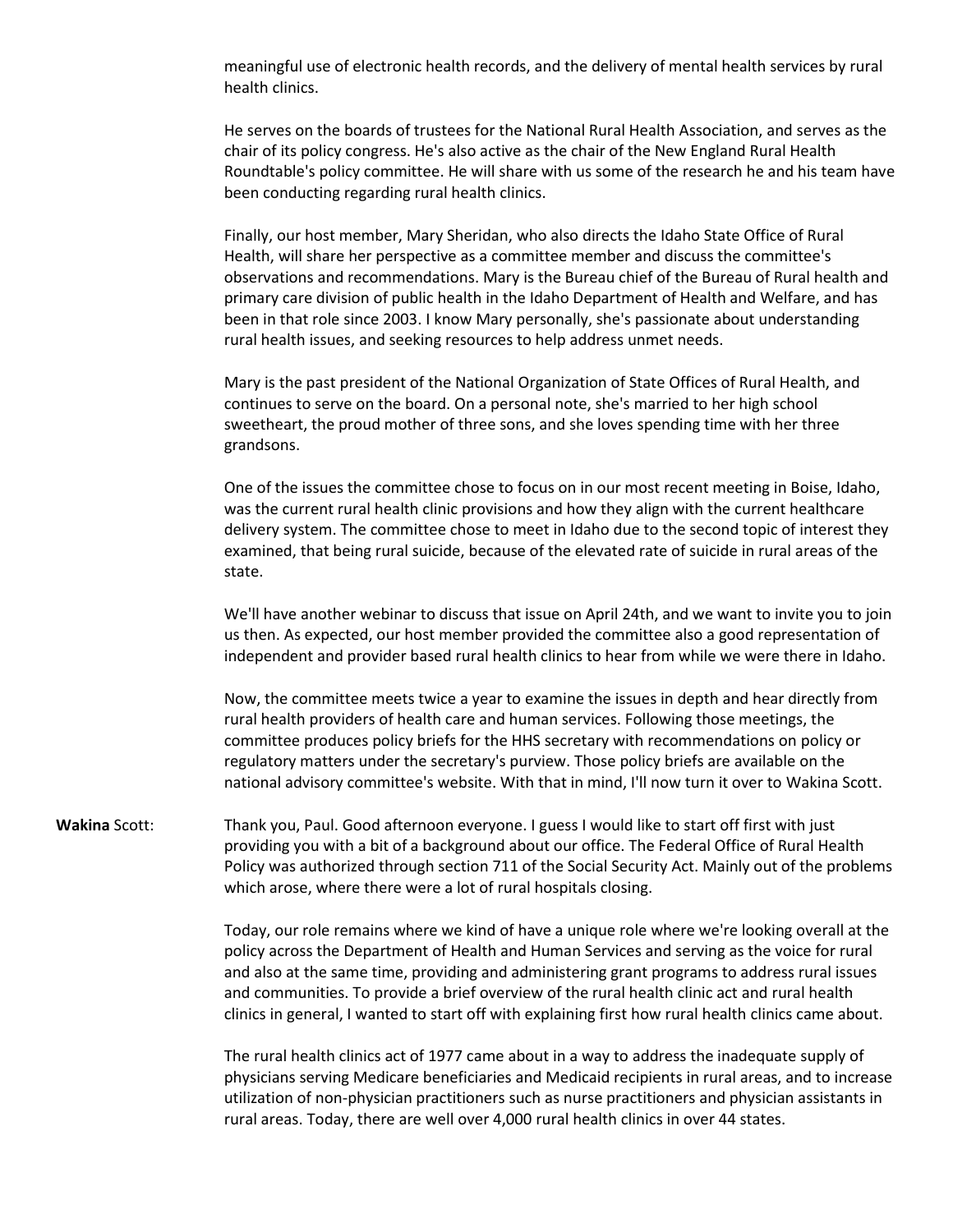The next two slides, I wanted to take a few minutes to provide an overview of the certification and location requirements for rural health clinics, their overall structure and payment model as a way of kind of setting up why the committee decided to look at some of the provisions for rural health clinics.

Rural health clinics are certified based on location requirements. They have to be in a nonurbanized area as defined by the US census bureau, and also in an area currently designated in a shortage area, such as a primary care geographic, more population, HPSA, a medically underserved area or a governor designated shortage area.

There is this understanding that currently, there could be RHCs that are located in areas that may no longer meet these location requirements, but are considered grandfathered in the program. We wanted to just make that clarification too, because at the time, these rural health clinics are still serving and that function until CMS has a process where they are either deemed as an essential provider for their community, or they take the next steps in becoming de certified.

In general, rural health clinics, when they're becoming a new rural health clinic, has to meet the certification requirement in being in a HPSA or non-urbanized area. They are also subject to state survey inspection for compliance with conditions of certifications.

RHCs must also meet a number of other requirements, for example, they have to be under the medical direction of physician who is present as needed. They have to employ at least one nurse practitioner or physician assistant, and they have to have a nurse practitioner, physician assistant or certified nurse midwife working at least 50% of the rural health clinic hours. They're required to furnish routine diagnostics and lab services including six specific lab tests.

They also have to have arrangements with providers to furnish services that may not be available at the clinic. They also have to meet requirements to stock certain drugs and biologicals as necessary to treat the emergencies and maintain a comprehensive policy and procedure manual, including having an annual evaluation of all of their clinic operations, or have a quality assessment and performance improvement program.

Also for background information, rural health clinics can either be provider based, that is owned by a hospital or a nursing home, or home health agency, or they can be independent, which is a free standing facility. There are also cases where rural health clinic may be a mobile unit, but in that case, they also have to meet the conditions of certification and really have a fixed scheduled location, where their mobile unit will be at, and that location does have to meet the certification requirements for location as well, too.

In terms of how rural health clinics are currently paid, for Medicare, they received an allinclusive rate for primary and preventive services. This rate is based on their reasonable cost based per visit. The way that payment is set up is that the rural health clinic is an independent rural health clinic, or if they are an affiliated with a hospital or provider based rural health clinic that is, with more than 50 beds, then they will be subject to what's called a payment cap for their all-inclusive rate. That payment cap is currently set at about \$83.45 for 2018 per visit.

Rural Health clinics that are provider based and affiliated with hospitals that have fewer than 50 beds are not subject to this payment cap, and tend to submit claims and for their actual costs, for their care. On Medicaid, since 2001, Medicaid programs reimburse rural health clinics as well for clinic specific payments based on a special payment rate as well, too. In some states they will tend to pay or provide, or allow for more services in addition to what Medicare will allow rural health clinics to provide.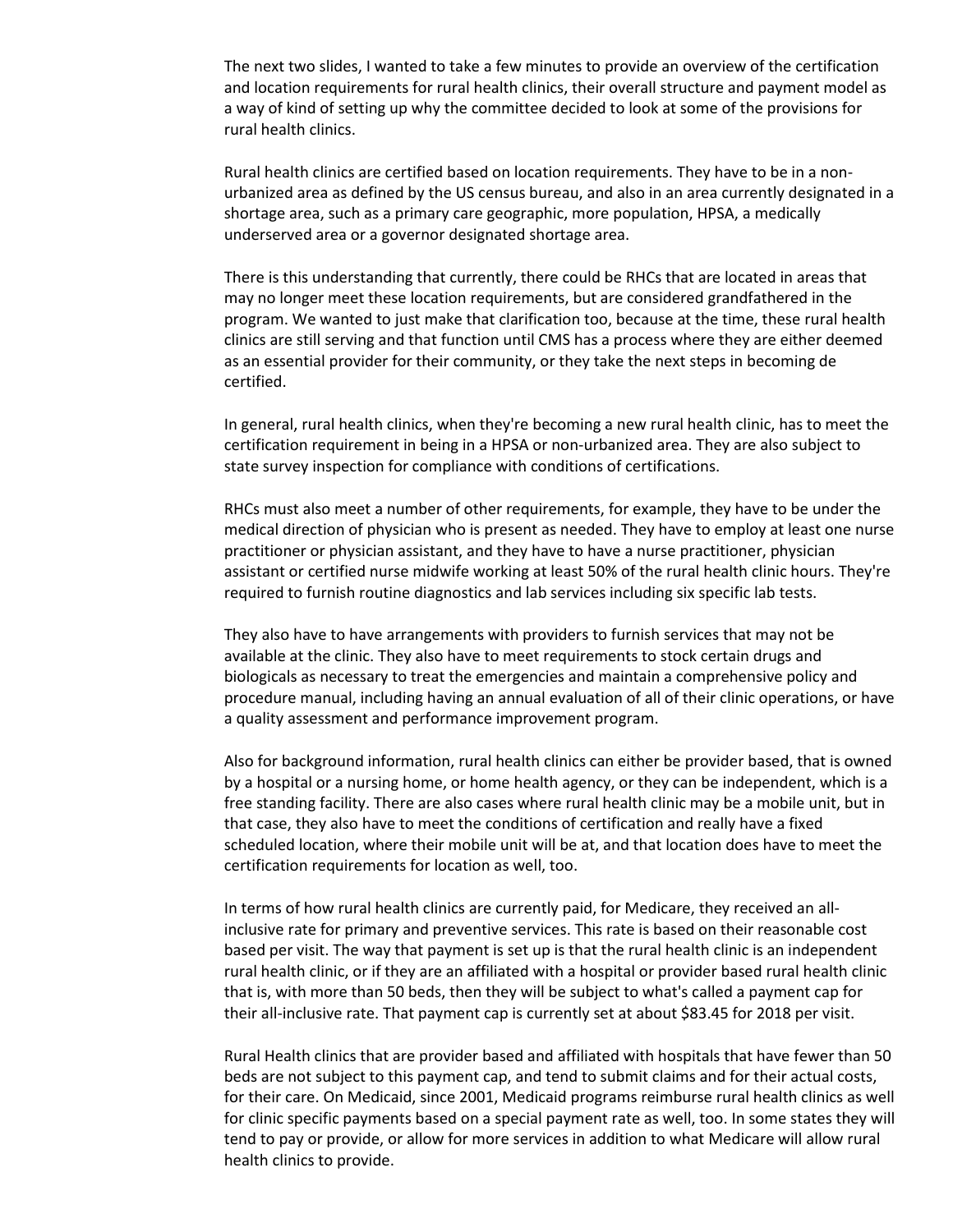I also wanted to provide clarification about the difference, how RHCs differ from federally qualified health centers. They're often seen as one and the same. While they both provide necessary primary care, there are some key differences that we will like for participants to understand.

First and most notable is that rural health clinics are not HRSA grantees. They do not receive HRSA section 330 grants funding, similar to health centers. They also do not have a patient governance requirement, and are not covered under the Federal Tort Claims Act. They can be for profit facilities, and they are not required to provide some other types of services, which are required in the health center programs such as dental or mental health services.

While there are rural health clinics out there that do provide mental health services, again, it is not something that they are required to provide. They are also not required to have a sliding fee scale or accept uninsured, but most of them do. They also have a deductible that the Medicare beneficiaries must pay, and as I mentioned previously, they are paid at what's called an allinclusive rate, whereas health centers, or federally qualified health centers are paid at a perspective payment system rate under Medicare, which is a different rate, and a different payment for FQHC.

Currently, that payment for FQHCs is about \$161 compared to the cap that I mentioned for rural health clinics, which is about \$83. Another key important difference is that rural health clinics do not have federal reporting requirements beyond the Medicare cost report, whereas federal qualified health centers will have to report data to HRSA as part of program requirements. Now I'd like to turn it over to John to provide some additional information and research regarding rural health clinics.

## John Gale: Thank you Wakina. What I'm going to talk to you a little bit about, not only the research that we have done on rural health clinics, as well as some of my other colleagues in the rural health research centers, just brief acknowledgement, all of our work with RHCs has been funded by the federal office and our project team includes myself, Andy Coburn, and Zach Kroll.

The rural health clinic program is really, it's an interesting thing to study because it's really one of the oldest, continuously operating rural health support programs, as Wakina mentioned, it goes back to 1977. There are, as of December of 2017, there were 4,234 RHCs serving with the rural residents of 40 states. There's been an interesting change and shift, 40% are independent, and roughly 60% are provider based, and that's a big shift. For many, many years, the independents were the primary, were the largest grouping, and then over the last four or five years, those numbers sort of came closer together. It was 48- 52% roughly, but now we're seeing a substantial growth in the number of provider based clinics.

I think that has a lot to do with the trend towards physician ownership of practices, the desire of physicians not to be small businessmen and run their own practices, but rather be employed as, by part of a system. I think that's an interesting shift. On the independent side, as most of them are for-profit facilities and really resemble small physician practices. A small number are government owned, roughly 4% and a quarter of them are not for profit.

On the provider based side, it's not surprising, they're owned by hospitals. They're either heavily non-profit or government owned with a small number owned by for profit facilities. Thinking a little bit about the clinic program, and going back to why it was important in 1977 and why we continue to need the program now, I wanted to look at some of the issues. We had access barriers for rural Medicare and Medicaid enrollees. We had an inadequate supply of primary care physicians in rural areas. We had difficulty recruiting and retaining providers in those rural areas. Medicare, Medicaid fee schedules were problematic for these low volume practices.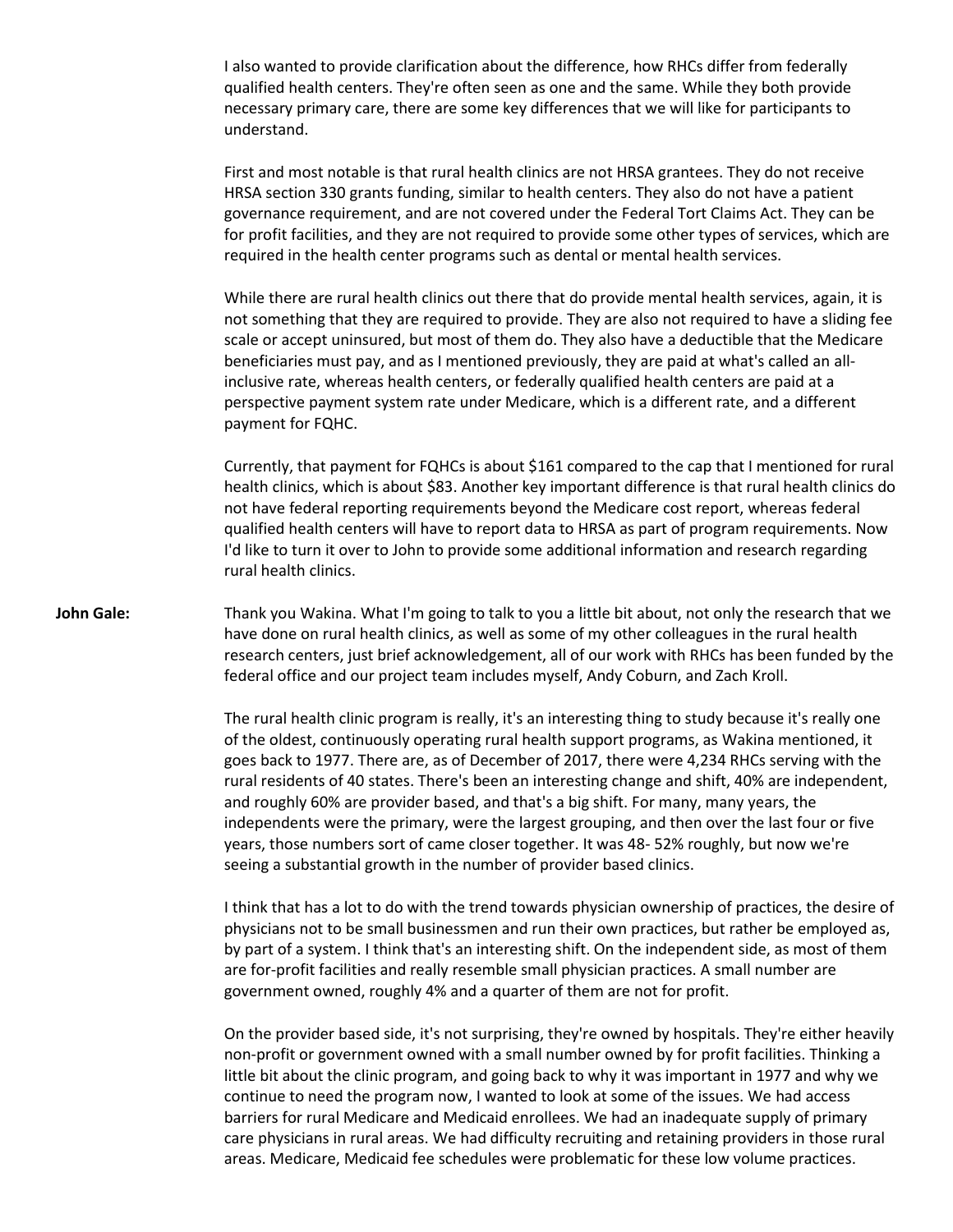Our rural populations were older, poorer and sicker. The primary care workforce production wasn't aligned with demand, and the distribution. They're heavily oriented and placed in urban communities. That doesn't sound very, too different from the situation we find ourselves in now, where we have some more recent challenges, however, with rural residents experiencing greater rates of uninsurement or under insurance, and with some of the changes in the marketplace and Medicaid coverage and Medicaid expansion issues, that problem isn't going to resolve itself in the immediate future.

Many of our rural residents have very high copays and deductibles, and a lot of the working poor who are insured are really functionally uninsured, until they meet their out of pocket cost requirements. I think this is important to understand, if they have five, seven, eight, \$10,000 or more, out of pocket costs, then they're working a minimum wage level job, excuse me, they're not able to pay that copay. They may have health insurance, but they're still at risk for not getting care because they tend to put off care to avoid the out of pocket costs.

I am having a little problem here. Sorry here we go. Let's look a little bit at rural health clinic safety net activities from some of our past studies. We know that 69% are located in small town and isolated areas. They have a high volume of Medicare, Medicaid, uninsured private paying charity care patients. That accounts for roughly 70% of their volume. What's left at 30% is the commercial paying. Among independent clinics and this was a study that we had done on, specifically independent clinics, 86% provide free or discounted care and 81% were continuing to accept those patients.

Well over 90% were providing, reported that the amount of free care that they provided remained the same or had increased over the past two years prior to our study. What was really interesting, and Wakina mentioned the safety net functions of federally qualified health centers is that in areas where there were no federally qualified health centers, that the rural health centers really picked up the slack. They provided higher rates of services to Medicaid recipients.

Part of what we were looking at, Medicare was roughly 27% of volume, and free, discounted care, bad debt, averaged 13% of billings, which is pretty substantial for a small volume clinic. We know that rural health clinics outnumber rural federally qualified health centers by three to one, but they're distributed unevenly. This comes from work by our colleagues at the University of North Carolina in the health research center there.

If we look across, how they're distributed across the country, rural health clinics represent 50% of the safety net providers in rural New England, compared to 91% in the west north central census division. I think understanding that they're really filling that need, and some of that is really dependent on how the trend in FQHC implementation has taken place across the country.

RHC has seen many more Medicare beneficiaries than FQHC, part of that is the payment system, with rural health clinics really being established as a geographic solution to access issues versus federally qualified health centers, which were established to target the low income people. Among the diagnostic review groups that were most common in clinics in a study that they had done, North Carolina had done in North Carolina, Georgia, California and Texas, so they were mostly factors influencing healthcare, injuries and the like. Health care behaviors, respiratory infections, symptoms and signs of ill-defined conditions.

If we look at this, we go on with their work. The majority of Medicare claims for rural healthcare visits were for office care. The rest involved a mix of home cares, skilled nursing facility and long term care services. The most common problems that they saw among the Medicare population was hypertension, diabetes, respiratory infections and diseases of the heart.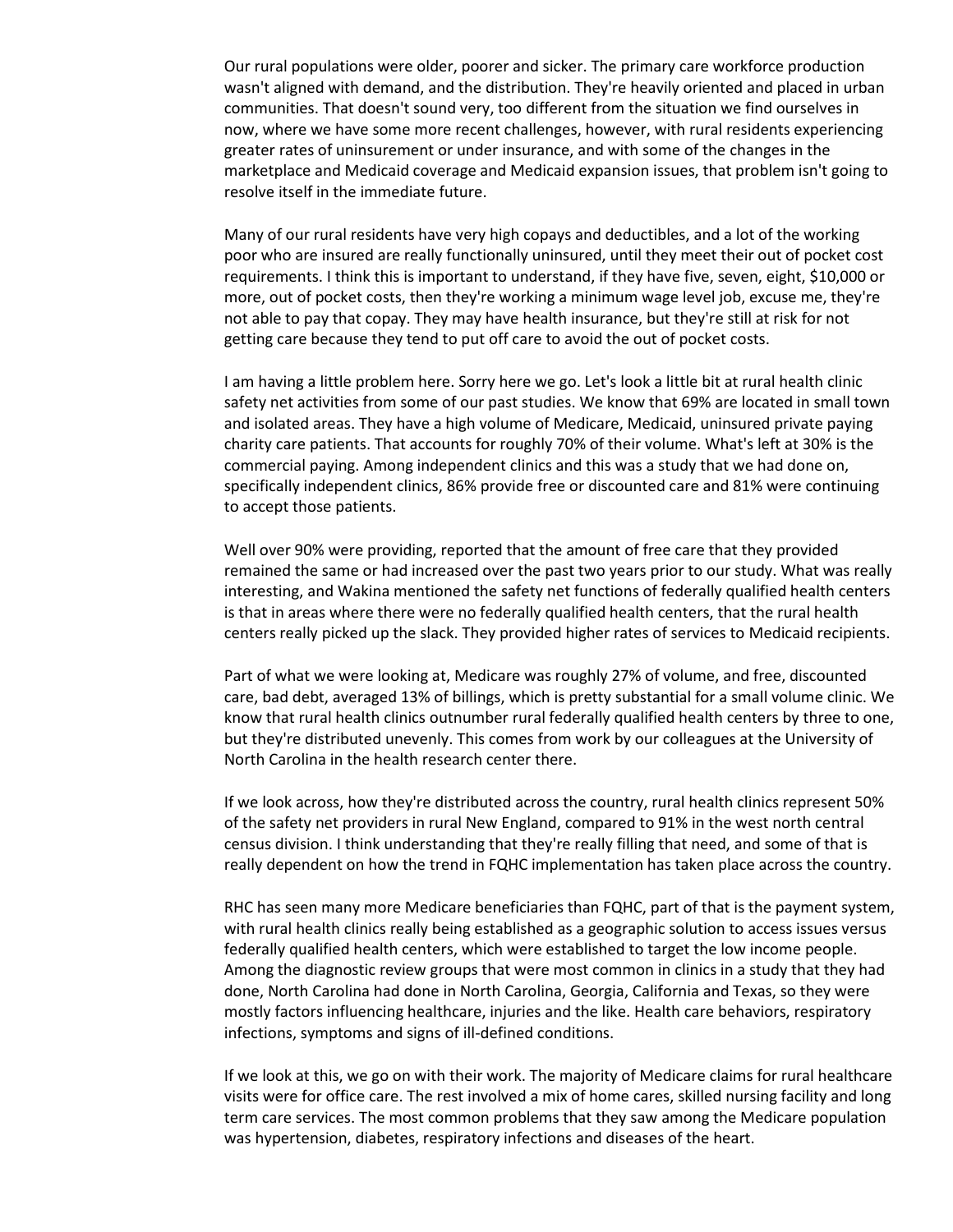Another, some work done by our colleagues at the University of South Carolina Rural Health Research Center shows that they'd done a study looking at the location of rural health clinics and community health centers and its impact on ambulatory care conditions. What they found is that RHCs really appeared to play an important role in improving access to primary care, and it may help to contribute to limit the number of ambulatory care sensitive hospitalizations, which are hospitalizations that could be avoided if patients were to receive routine care for some of those standard conditions. The University of Central Florida, Judy Ortiz and her colleagues found that rural health clinics served counties with increasing proportion of individuals below poverty as well as large Hispanic, Latino populations.

Are they part of the safety net? I think the answer is yes. They're not a core safety net, for the definition of the Institute of Medicine, which really focuses on having that established mission in core funding to provide services to vulnerable populations, but they clearly do. They're located in rural areas. They're located, are underserved, and their services, they provide the significant base of services to uninsured people, people who are self-pay, who are Medicaid, S-CHIP and the elderly.

One of our limitations is, it's really hard to get a handle on exactly how much free and discounted care they're providing, and that's something that we'll talk about in a bit. Again, as I mentioned, the rural health clinic program was designed to address geographic, not financial access issues.

Part of what we want to look at is the extent to which rural health clinics are participating in practice transformation activities, quality care, quality reporting and others. We've done some work in this area. It's a bit difficult to get at information that quantifies the extent to which RHCs are pursuing PCMH recognition because they're often not tracked in that way. Some of the information we have is anecdotal information at the state level.

What we are seeing is a trend among Medicaid, particularly among Medicaid managed care pay programs and commercial managed care programs that are requiring either quality reporting or PCMH recognition as a condition of patients, participation, excuse me. What we're seeing, and what we did from our study, looking at rural health clinics, we had a small sample that we interviewed and surveyed so that there are essentially must pass elements that are practice needs, to pass to obtain PCMH recognition. What we found is a lot rural health clinics in our study group would have difficulty meeting a number of those must pass elements.

They did best and did well on standards relating to collecting demographic information and managing clinical activities, but less well on improving access to care and continuity of services, and by improving access, we really need after hours care or weekend care beyond the normal work day. Supporting patients own management skills, their decision making, implementing continuous quality improvement systems and building practice teams. I think it's important to understand that while they can move in this direction, there's work that's needed to be done and support needed for them.

The other large area of practice transformation activity is the Accountable Care Organization. Which is essentially, if I can simplify this, a managed care style model where a provider takes risk and responsibility for caring for a defined population and based on some of the work that we've seen, roughly 71 Medicare shared saving program ACOs out of 480 total are registered and have RHCs as participants. There's been work done by our colleagues at the University of Central Florida on the cost of ACO participation. They had a very small sample, but at least they were able to get at this level.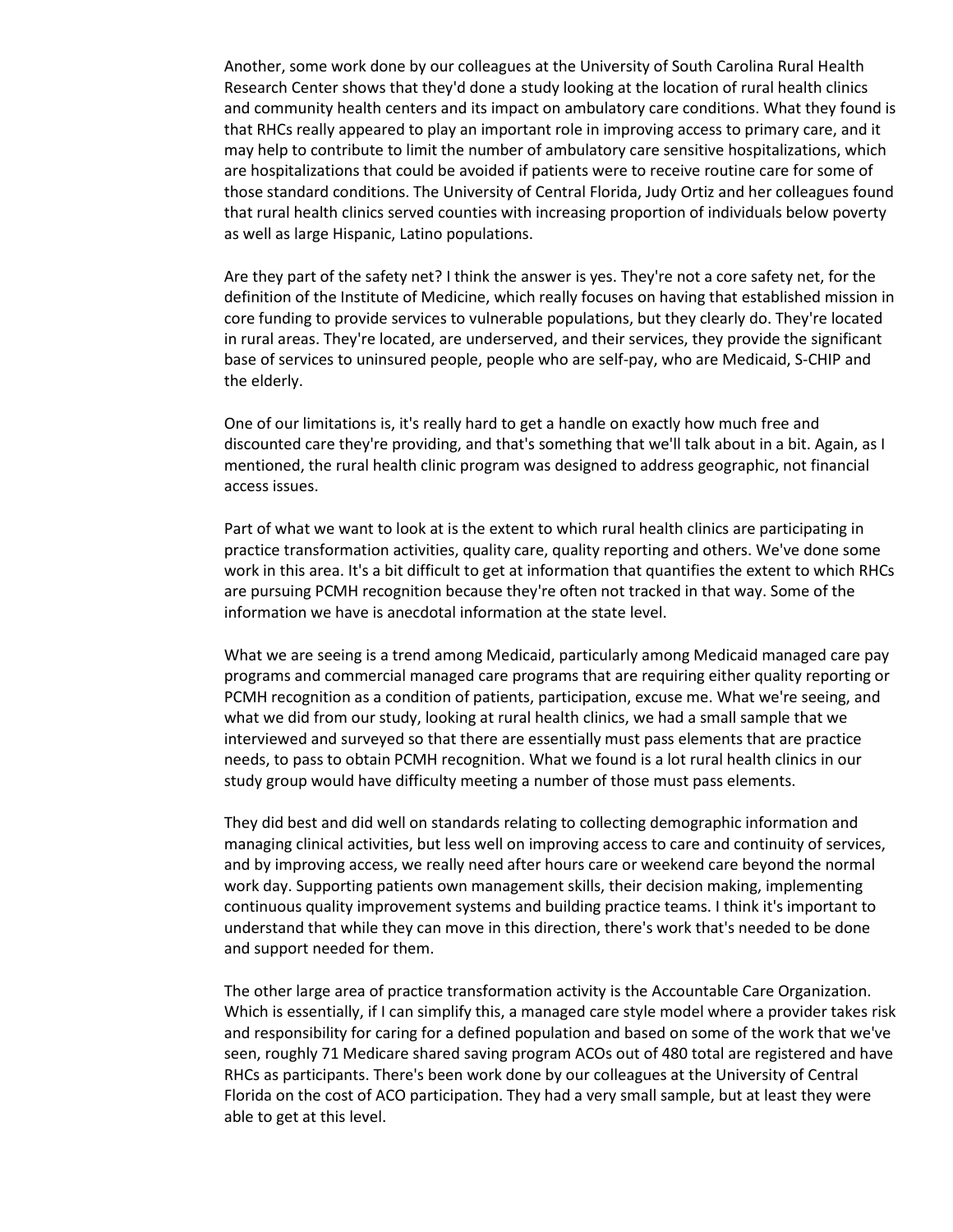The cost per visit for RHCs, not in an ACO grew less rapidly than those in an ACO, and I think part of that, that difference was roughly \$17 to \$25. Part of it I think is really that there's an investment in infrastructure, staffing and technology necessary to participate effectively in ACO and that may account for some of those costs.

This is part of what we were talking about is it's really necessary to, for health reform and to move to quality reporting, to participate in ... to have a full adoption of health information technology and electronic health records to be able to pull information, to be able to manage patients.

From our work, the good news is that RHCs are roughly comparable to the rest of the primary care world. At the time of our study back in 2014-15, 72% of the RHCs we surveyed had an EHR in use. 63 of those folks had them fully implemented, and more than 90% of the practice. 11%, bringing that total number up to 83 had purchased it, but not yet begun implementation, and there were roughly 18% that did not have any EHR.

I think the concern is that among those without any EHR, they may be practicing staff by older providers that are approaching retirement age and are just not willing to invest. That could be a problem when they try to sell, it will have less value. I won't spend a whole lot of time on this, and it may be harder for you to read, but these are looking at meaningful use standards for electronic health records.

It breaks down for each of the phase one, meaningful use categories, but what we saw was that, as we mentioned before, being able to complete medication orders electronically, using a CPOE, using the EHR functions to conduct drug, drug interactions, and really basic activities of managing improving quality and efficiency of care, is where the clinics did well.

They did less well on developing patient registries, using clinical decision support systems, reporting quality measures, we'll talk about that in a moment, and using their system to send appropriate reminders and clinical summaries. Again, I think clinics are doing well. There's work that's needed on implementation and I think the point that I've always seen is that they do need technical assistance and support to move forward, and these are an important group of primary care providers.

Of those without any EHR, we saw that probably 44% or so were planning to purchase within the next year, roughly 28% were a year out, and 28% were not sure what they were going to do. Excuse me, all in all, they're doing well. They're consistent with other primary care providers, but as mentioned, I think they do need support to help move them forward in using the EHRs to transform the quality of their care.

I just have a few more sides, and I'll move quickly. Quality reporting, a very big issue. There isn't anyone on the call that I suspect hasn't heard more and more about public reporting of quality data. We know that providers as a group are not all that crazy about the idea. 2015 Kaiser study found that 50% of physicians and 30% of nurse practitioners and PAs thought using quality metrics had a negative impact on quality. While there may be some resistance, it's not going away.

What we're looking at and what the emphasis is, is that as of 2017, 36 Medicaid, state Medicaid programs had required quality data reporting. 22% of managed Medicaid programs had paid for performance, and 29 had capitation with holes and penalties. We're seeing some of the same things happening in commercial payers. While rural health clinics are exempt from MIPPs, the Medicare Incentive Payment Program for quality reporting, they are not likely to be able to avoid Medicaid and commercial payers.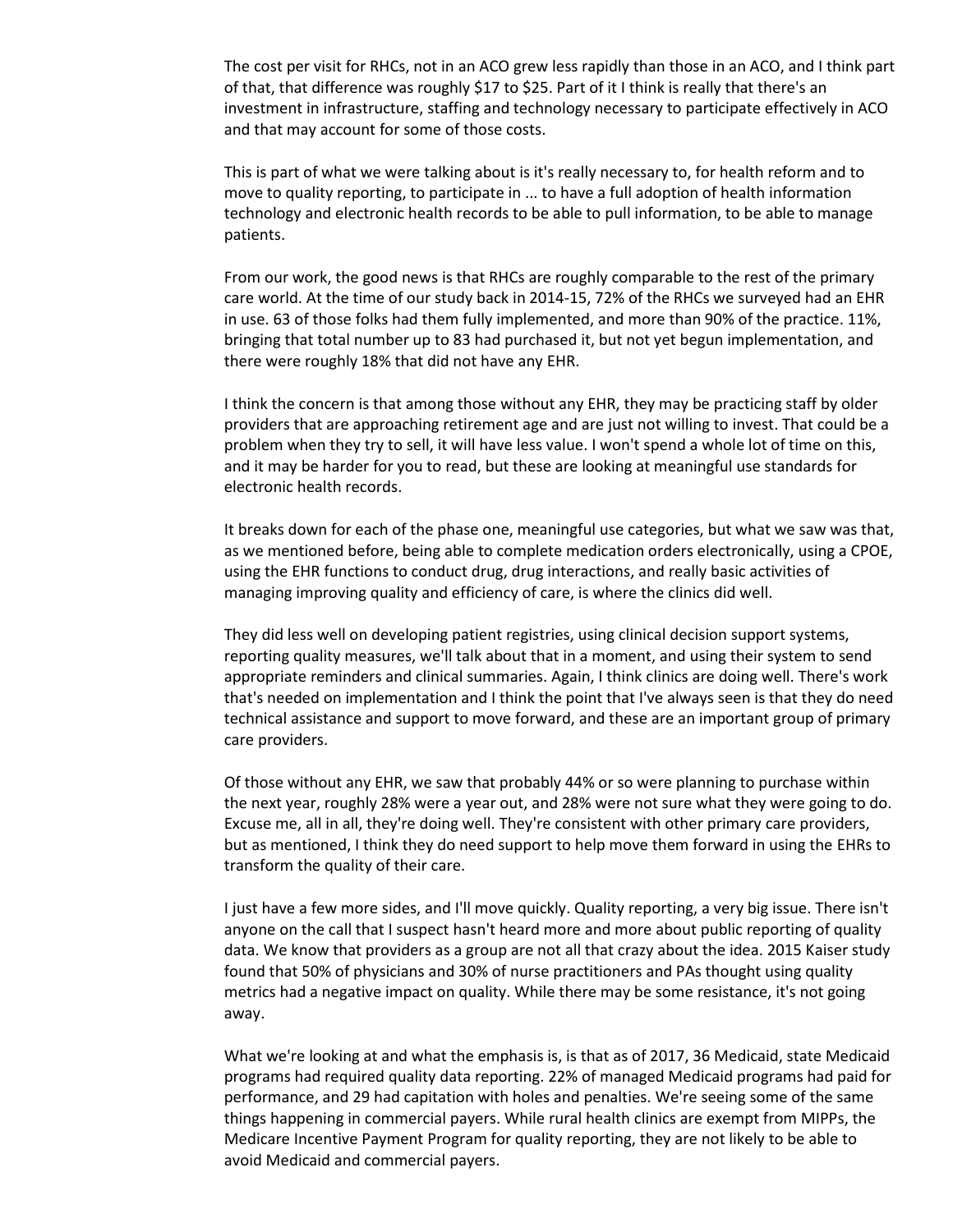There are a couple of other models out there, I think, that are worth looking at. The state of Washington has a program, they're calling it the advanced payment model four. They're developing alternative value based payment for RHCs. They currently have 16 RHCs and a few EHCs in testing in July of 2017. We'll be watching that.

Quality reporting initiatives, quality health improvements in Kansas, Michigan Rural Health Network, and we had done a study pilot testing quality measures. Of the group, the challenges encouraging participation. Few clinics, there are few incentives or penalties, basically under Medicare for clinics that choose not to report. The effort to develop quality reporting initiatives really struggle with participation. Some of the barriers we are seeing are difficulty extracting that data from the EHR, Staff time and burden, reporting and administrative burdens. Those without help from HR have difficulty extracting records, and a lot of it is, I think some of it is the challenge of electronic health records. While they may have, we have certified records, some of the cost of providing the extra modules or changing the programming to extract the data can be a difficult, and a burden to the clinics.

In summary, wrapping up, we have a couple of things that I think were important. We have a need for national rural health clinic data strategy. One of the biggest challenges to the program is this lack of data that makes it difficult to garner legislative support. We know they're important but we can't prove it. I think it's important to recognize, we know the safety net role is underappreciated in being able to begin to track and reflect this, their role is important.

In the end, in summary, this is a long way of saying is the clinic program still relevant, and I believe it is. We're seeing the same changes that reflect and plague rural areas, but some of the changes we need are really distinguished between access and availability. It's one thing to be available in a clinic, in a rural area, I should say, but is it possible for patients to access the services? There's really thoughts about better targeting the program to meet areas of need, greatest need and collecting data to quantify the extent to which the clinics are serving their mission. I think there are a couple of other things, the participation requirements of rural health clinics, that has been a and ongoing battle going back to the ... over requirements in '97, but I think there's time to look at that so that we can ensure those clinics are serving rural areas.

I think from there, I am sorry, I probably took more time, but I'll turn it over to Joely…Mary, I'm sorry.

**Mary Sheridan:** All right. John, I just looked through the last couple of your slides, I hope that's okay. Was there anything you wanted to add?

- **John Gale:** I'm good. They were just contact information.
- **Mary Sheridan:** Yes.

**John Gale:** No worries.

**Mary Sheridan:** All right. Thank you very much. This is Mary Sheridan. I'm honored to be able to share the committee's findings and recommendations with you today, and I'd also love an opportunity to talk about Idaho. Part of the work that we do in our State Office of Rural Health is to provide technical assistance and to deliver education to Idaho RHCs. We really do believe that Idaho RHCs are an important part of the healthcare safety net.

> As you can see, we currently have 45 RHCs, and they are widely dispersed across the state. This includes 28 provider based RHCs, and they are predominantly owned by critical access hospitals and 17 independents. We have a long standing partnership with Idaho rural health clinics, and I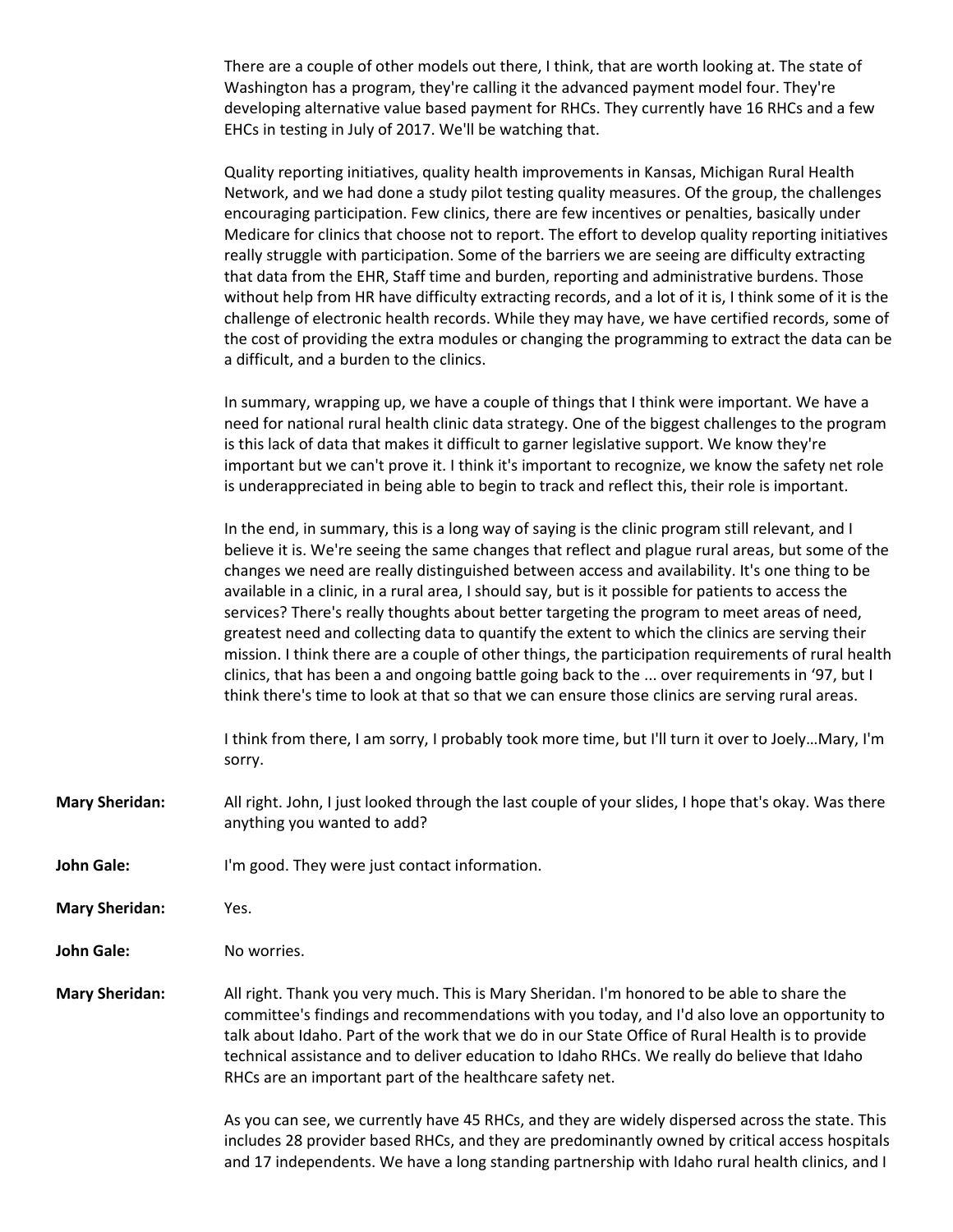truly believe that that did help to set the stage for engaging conversation between RHCs, committee members and staff.

The first day of our meeting was held in Boise, which is the capital of Idaho. The second day involved committee members traveling to the community of Gooding, which is 100 miles southeast of Boise. Gooding is the county seat of Gooding County and has a population of about 3500.

We selected the community of Gooding because it is home to both a provider based and an independent rural health clinic, and we really felt it was important to understand the challenges and successes of both types of RHCs. The committee was graciously hosted by North Canyon Medical Center, a critical access hospital that owns and operates North Canyon Family Physicians, a provider based RHC.

The meeting also included leadership from other RHCs, including Associates in Family Practice an independent RHC with three clinic locations in Gooding County. Shoshone Family Medical Center, an independent RHC in adjacent Lincoln county, and Power County Hospital District, a critical access hospital that operates a provider based RHC about 115 miles east of Gooding.

RHCs participating in the meeting communicated honestly, effectively and clearly, which resulted in a number of key takeaways and a strong set of recommendations by the committee. Cost and financial burdens were common issues among RHCs. Many of these concerns surrounded the cost of staffing, cost of electronic medical record systems and the time between up-front costs and receiving payment for services. That being said, the RHC program is likely the only way man RHCs can survive and continue to deliver much needed services. Without the payments associated with being a certified RHC, participants were very concerned about their ability to continue to provide services.

For North Canyon Family Physicians, being part of the critical access hospital was a significant advantage for them, and it allowed them to use the same electronic medical record system. They expressed support for that interconnectivity, and felt that it does enable better patient care. However, for other clinics, the lack of interoperability and the inability to exchange health records among different systems is certainly a disadvantage.

RHCs reported that using electronic medical records can negatively impact the time clinicians spend with patients. One physicians mentioned how over the years, the staff size has increased, yet he feels he is definitely seeing fewer patients than before. Participants commented that federal requirements are often burdensome and time consuming, and meeting those requirements often takes time away from their patients.

Everyone in the room, committee members and staff were impressed by the passion RHC staff and leadership expressed about their work and their support of their rural communities. They truly care about their communities, and they want to be able to continue to care for them.

In terms of recommendations, the first recommendation is regarding the payment cap, and that was mentioned earlier. There is a cap on payments to independent rural health clinics, and this really leaves them at a huge disadvantage, particularly as their costs increase. In 2018, the allinclusive rate per visit is \$83.45. RHCs subject to the payment cap reported adjusted costs per visit, that exceed the reimbursement cap by anywhere from \$25 to \$81 per visit. The committee recommends a reexamination and adjustment of that payment cap, and the development of a formula regarding the determination of an annual payment increase.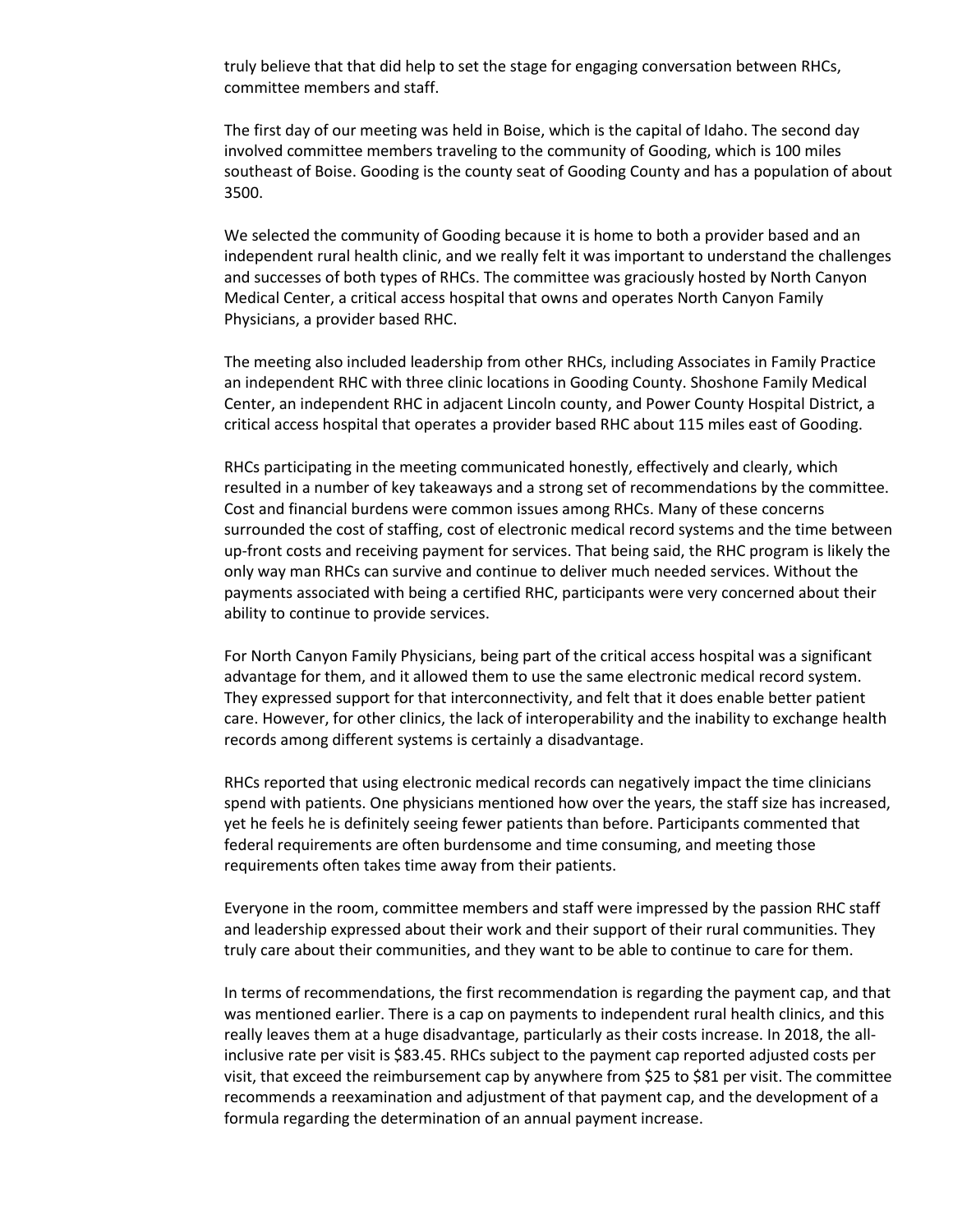Recommendation two. Over the long term, RHCs are at risk for not being able to compete effectively in a redesigned healthcare payment and delivery system that is focused on value as a payment determinant. They may be unprepared to take on risk as required under new payment models, or potentially not seen as an attractive partner to larger groups such as accountable care organizations. To help address this concern, the committee recommends the development of a grant program to allow state offices of rural health to provide technical assistance to RHCs on quality data reporting, data collection, and performance improvement strategies to support the transition to a value based system.

Number three, rural health clinics can currently serve only as a telehealth originating site, meaning they are only eligible for telehealth services where the patient is located, and they are not allowed to serve as a distance site, meaning being the provider of professional services under Medicare.

Changing this to allow RHCs to also serve as the distance site and provide professional services via telehealth will support expansion of healthcare services to rural residents. Number four, this recommendation also echoes an earlier recommendation by the committee regarding the provision of hospice services. Currently a nurse practitioner or physician and not a physician assistant in a rural health clinic can serve as the attending provider under the hospice benefit.

Hospice care is provided in defined benefit periods. After an initial 90 day benefit period, patients must be re certified in order to keep receiving benefits for hospice care. Patients being cared for by a physician assistant in a rural health clinic should be able to continue to receive hospice care. The committee recommended that allowing RHC providers such as PAs to be attending clinicians for hospice patients will increase access to these much needed services.

I would like to add that allowing PAs to serve in this capacity is included in the bipartisan budget act of 2018. This change actually should be effective January 1st of 2019. Number 5, rural areas desperately need opportunities and strategies to increase access to behavioral health and mental health care services. Everyone is certainly aware of the opioid crisis in rural America. Masters trained behavior health providers, such as licensed professional counselors, mental health counselors, marriage and family therapists, can help increase access to mental health services for Medicare beneficiaries through rural health clinics. Including these providers under the RHC all-inclusive rate will increase access to much needed behavior health services.

Number six. Rural health clinics are required to directly furnished routine diagnostic and laboratory services and have arrangements with one or more hospitals to furnish medically necessary services not available at the RHC. These requirements can lead to inefficiencies in certain situations. For example, RHC providers will typically need to order a full panel for blood work. However, they are required to directly provide a prescriptive list of laboratory tests such as a hemoglobin and hematocrit. RHCs waste money and staff time in training to be able to provide specific lab tests in their facilities, and these often go unused.

These requirements also limit the RHC's ability and flexibility to determine the best types of lab tests for patients. This requirement is clearly in need of an update to allow flexibility of laboratory services, to reduce regulatory burden and waste. The more than 4,000 certified RHCs nationwide provide much needed services to rural populations. They are an important part of the safety net and often serve as the primary care access point in rural communities. The committee believes this set of recommendations provide key strategies for modernizing the rural health clinic program, and supports the continuation and expansion of high quality care and healthcare access in rural communities. With that, I'm going to turn it back over to Naomi.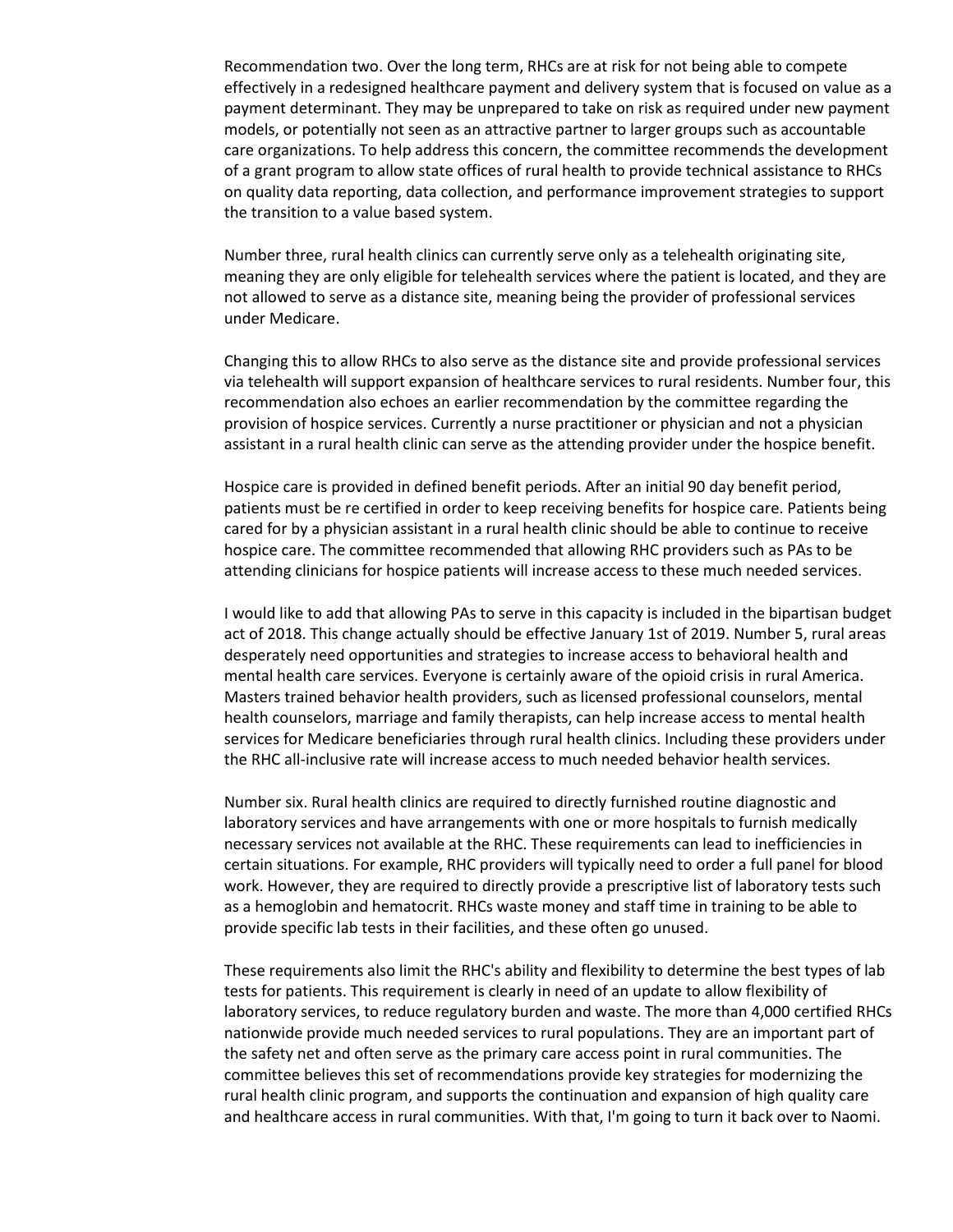| Naomi Lelm:           | Thank you Mary, at this time we will open the webinar for questions. You should see a Q&A box<br>on the lower right hand corner of your screen where you can enter your questions. As you enter<br>those, please select the option to send the question to all panelists or your question might get<br>missed.<br>As we're waiting for some questions to come in online, we did have a couple of questions that<br>were submitted via email. I'll go ahead and ask those, and if you can just chime in with your                                                                                                                                                                                                                                                                                                                                                                                                                                                                                                                       |
|-----------------------|----------------------------------------------------------------------------------------------------------------------------------------------------------------------------------------------------------------------------------------------------------------------------------------------------------------------------------------------------------------------------------------------------------------------------------------------------------------------------------------------------------------------------------------------------------------------------------------------------------------------------------------------------------------------------------------------------------------------------------------------------------------------------------------------------------------------------------------------------------------------------------------------------------------------------------------------------------------------------------------------------------------------------------------|
|                       | answers. What are the next steps, now that recommendations have been made?                                                                                                                                                                                                                                                                                                                                                                                                                                                                                                                                                                                                                                                                                                                                                                                                                                                                                                                                                             |
| <b>Wakina Scott:</b>  | Hi this is Wakina. I'll go ahead and jump in for that question here. Of course the next steps with<br>the secretary has within his right to take a look at these recommendations and further act on<br>them, but a number of the recommendations will require congressional action. For example,<br>changing the way RHCs are paid or having some type of program support for rural health clinics,<br>will require for congress to pass some type of legislation to address those recommendations.                                                                                                                                                                                                                                                                                                                                                                                                                                                                                                                                    |
|                       | Other recommendations could be looked at across the department as well, too, and probably be<br>addressed at the regulatory level as well. For example, in looking at the lab requirements and<br>seeing what changes could be made there, or even looking at some of the work force<br>requirements, you know, there may be flexibility to make changes related to behavioral health<br>providers at the regulatory level. Again, they're out there and it is an option for congress to kind<br>of take a look at that, or within Health and Human services, other agencies can take a look at<br>and act on these recommendations.                                                                                                                                                                                                                                                                                                                                                                                                   |
|                       | I would note that too, in the recent bipartisan budget act of 2018, as it relates to hospice<br>services that there was some additional flexibility for physician assistants in particular to be<br>attending clinicians for hospice care. That's seen as a plus for rural health clinics as well, too.<br>Whereas before, only a nurse practitioner or physician serving in a rural health clinic could be an<br>attending clinician for hospital care. Now it's opening the door for physician assistants to<br>provide that same service starting in 2019. However, the key distinction is that hospice service is<br>still not considered a rural health clinic service. When those providers do provide hospice care,<br>they're billing as separate from your rural health clinic payments, and its part, billed as part of<br>Medicare part B payment. Again, now you have an additional provider that would work in a<br>rural health clinic, physician assistant that could now also provide hospice care. That's a positive. |
| Naomi Lelm:           | Okay. Our next question is, is there anything in the bipartisan budget act that impacts RHCs?<br>Mary, I think you mentioned a little bit about that?                                                                                                                                                                                                                                                                                                                                                                                                                                                                                                                                                                                                                                                                                                                                                                                                                                                                                  |
| <b>Mary Sheridan:</b> | Yes, and actually Wakina, is there anything else besides the hospice benefit that you're aware<br>of?                                                                                                                                                                                                                                                                                                                                                                                                                                                                                                                                                                                                                                                                                                                                                                                                                                                                                                                                  |
| <b>Wakina Scott:</b>  | No. I think that was the main thing. Sorry, I kind of covered that as well too, but I think that was<br>one of the main benefits that I saw in the recent bipartisan budget act.                                                                                                                                                                                                                                                                                                                                                                                                                                                                                                                                                                                                                                                                                                                                                                                                                                                       |
| Naomi Lelm:           | Thank you. A comment from someone and a question saying, "Your recommendations are spot<br>on. What time frame are we looking at before we might see action or changes?"                                                                                                                                                                                                                                                                                                                                                                                                                                                                                                                                                                                                                                                                                                                                                                                                                                                               |
| <b>Tom Morris:</b>    | Well there is really, this is Tom Morris, there is really no time table in the sense that the<br>committee's main goal is to deliver the brief to the secretary and to the department leadership,<br>and then we post the brief publicly. It's a question of whether there will be an opportunity to<br>either do some of this through rule making or whether there is interest in changing some of the<br>laws that the committee highlighted. That's out of the jurisdiction of the committee, they can<br>only make recommendations to the secretary, and the secretary's regulatory authority.                                                                                                                                                                                                                                                                                                                                                                                                                                     |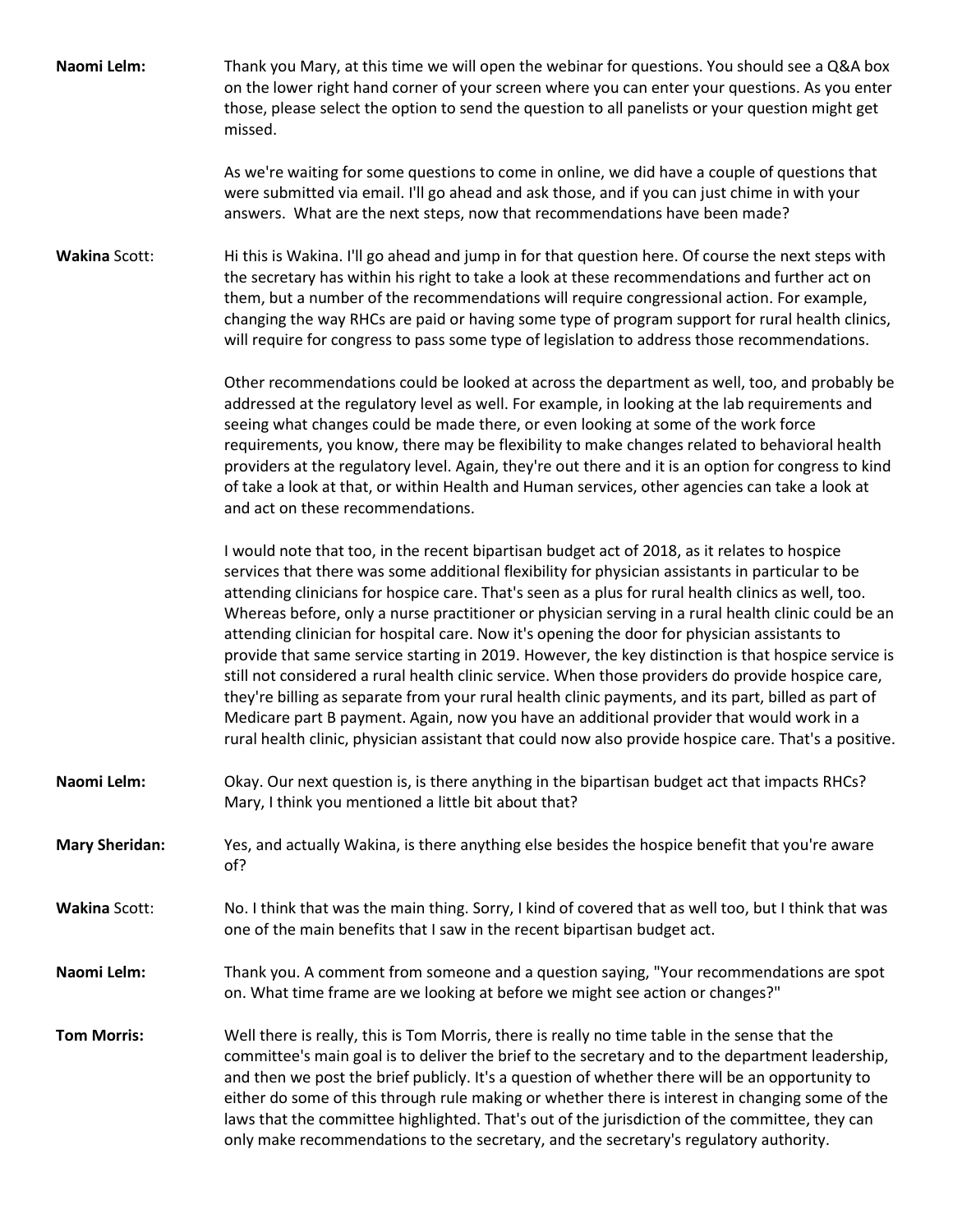|                       | There's obviously stakeholders who benefit from seeing the brief, and to the extent that what<br>the committee has recommended resonates with stakeholders and they want to highlight some<br>of their findings, that certainly has happened in the past and would be appropriate.                                                                                                                                                                                                                                                                                                                                        |
|-----------------------|---------------------------------------------------------------------------------------------------------------------------------------------------------------------------------------------------------------------------------------------------------------------------------------------------------------------------------------------------------------------------------------------------------------------------------------------------------------------------------------------------------------------------------------------------------------------------------------------------------------------------|
| Naomi Lelm:           | All right, thank you. Another comment from a participant. I understand that we do not have a<br>sliding scale fee or free services. Yes or no?                                                                                                                                                                                                                                                                                                                                                                                                                                                                            |
| <b>Mary Sheridan:</b> | This is Mary. RHCs are not required to have a sliding fee scale. Obviously, the exception would<br>be if an RHC was certified as a national health services corps site, or maybe a state loan<br>repayment program. If there's another program that requires them to have a sliding fee scale,<br>but the program itself does not create that requirement. Many of them do, however.                                                                                                                                                                                                                                      |
| <b>John Gale:</b>     | Mary, that's right. If they're provider based and the parent hospital has a sliding fee scale they<br>have to operate under the same supervision and requirements as the hospital. I'd say almost<br>without exception, the provider based clinics all use, have implemented sliding fee scales, and<br>on the independent side, our statistics show it's very, very high. Probably 90% have<br>implemented their own sliding fee scales though they vary, there isn't a standard requirement,<br>but most recognize that they are serving people in need with payment issues. They've set up<br>systems to qualify them. |
| Naomi Lelm:           | Okay. We have a follow up to that as well. What do we do with those patients that have a sliding<br>scale fee and yet refuse to pay anything?                                                                                                                                                                                                                                                                                                                                                                                                                                                                             |
| <b>John Gale:</b>     | That's really an individual clinic management issue. They  I appreciate this is more easily said<br>than done. They can decide to discharge the patient, probably should do so following<br>reasonable communication and discussion back and forth with the patient, but it's really  it's<br>really a clinic management issue.                                                                                                                                                                                                                                                                                           |
| Naomi Lelm:           | Okay, thank you.                                                                                                                                                                                                                                                                                                                                                                                                                                                                                                                                                                                                          |
| <b>Wakina Scott:</b>  | I can just add too, from what I've heard, anecdotally from rural health clinics, most continue to<br>provide care, but provide a policy, if they find that they have a lot of beneficiaries that are not<br>paying their copays or according to their sliding fee schedule will have a policy in place to try to<br>address those that are consistently out of line with what their sliding fee schedules or their<br>policies. Again, I think that most of them will still try to provide some level of care to the<br>beneficiary.                                                                                      |
| Naomi Lelm:           | All right. Thank you. Another question we have coming through. One more situation that limits<br>providing services to our community is the restriction of providing clinical services such as labs,<br>imaging, and injection when a provider is not on site. Maybe more of a comment than a<br>question there, too.                                                                                                                                                                                                                                                                                                     |
| <b>Mary Sheridan:</b> | This is Mary, and actually, I would agree that that did come up during the discussions in<br>Gooding, yes.                                                                                                                                                                                                                                                                                                                                                                                                                                                                                                                |
| Naomi Lelm:           | All right, a question from Michelle. Did the committee discuss changing the rules around<br>comingling to allow a true integration of services as they move towards value based care?                                                                                                                                                                                                                                                                                                                                                                                                                                     |
| <b>Tom Morris:</b>    | Mary, I don't know if you want to take this, this is Tom. It was definitely a point of discussion on<br>one of the challenges in sort of teasing out the whole issue of comingling is the variation we see<br>from survey group to survey group. It made it hard to really, during the brief time they have at<br>the rural health clinics to definitively say what was going on and to get agreement on what                                                                                                                                                                                                             |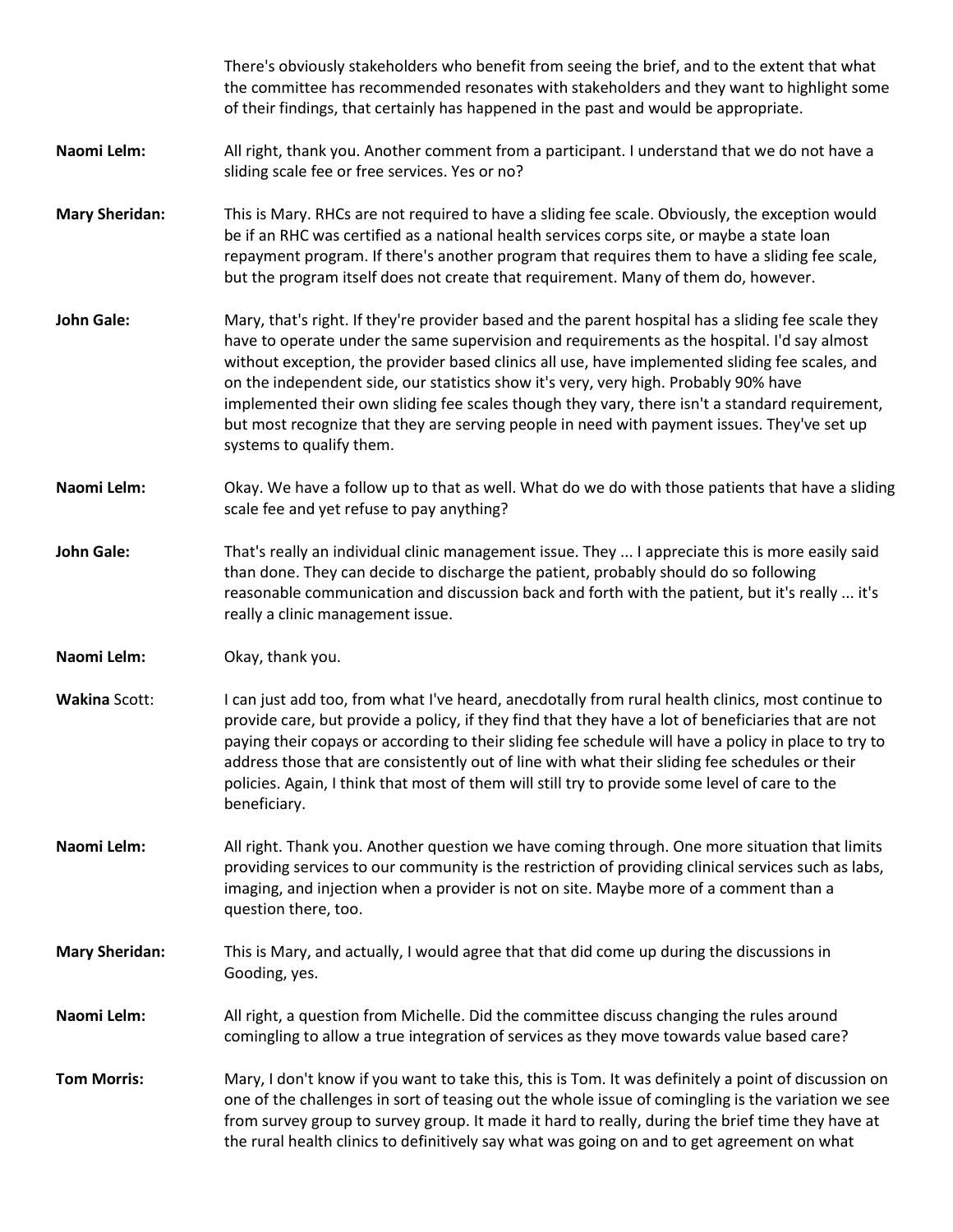specifically the committee wanted to change around comingling. It's certainly an issue that I think was a point of discussion.

- **Naomi Lelm:** If the state's Medicaid program has deemed that the RHC can serve as a distance site for telemedicine. Is there any violation of RHC compliance if an RHC allows a practitioner to provide telemedicine to Medicaid patients in that state?
- **John Gale:** I can take a shot at this, if it's all right, if anyone else doesn't want to. The requirement that a clinic or the prohibition against the clinic serving as a distance site provider really is a Medicare reimbursement policy, not a clinical standard. If Medicaid or commercial payer would allow that in a given state, then the clinic has established its own process and protocols to make that happen in a safe and quality fashion, then I don't think there's any limitation that I'm aware of that would preclude them from doing it. They just can't service the distance site and bill for the reimbursed by Medicare. It's not a clinical standard, it's a reimbursement issue.
- **Naomi Lelm:** All right, thank you. Another telemedicine question coming through, what are the chances of telemedicine being a paid service and an RHC as a receiving site? There is a concern that telemedicine vendors will provide convenience but steer patients away from coming in for face to face care in an RHC.
- **Tom Morris:** Mary and John may have something to offer on this, this is Tom Morris. This came up in this course of discussion, that it's a real concern, as the technology expands and more folks are using it, some of the statutory limitations don't have a necessarily, kept up with modern practice and you know, there I a need to do this. The committee just didn't really have a firm way of addressing it specifically. More broadly than that, there's a lot of discussions going on within Washington and just about any rural health or telehealth meeting you go to where folks talk about the challenges and having different rules for different payers and having to change your configuration to meet those payers, and how it gets in the way of actually utilizing the technology.
- **Wakina Scott:** I would add, too, just from a telehealth perspective, there are certain services, really one that comes to mind, which is chronic care management services. Fairly new service that rural health clinics are able to provide as a beneficiary that has a telehealth component as well to it. With that particular service, beneficiaries can receive a call from the rural health clinic, or the rural health clinic can do various things that are similar to telehealth and still bill Medicare for that chronic care management service for that particular month. That is one instance where there is some type of provision of telehealth but again, for allowing rural health clinics in general to be able to bill telehealth services as Tom already mentioned that will require statutory change.
- **Naomi Lelm:** All right, thank you. Mary, a question targeted to you. During the Idaho meeting, did anyone ask about reducing or eliminating the patient portal requirements? Currently, meeting the percentage required is difficult since many patients are not interested.
- **Mary Sheridan:** This is Mary. I would say that has surfaced as an issue certainly, but I suppose we didn't land anywhere with any type of recommendation, but yes it did come up.
- **Naomi Lelm:** All right, thank you. We'll take one last question as we're running a little short on time. Are there any plans to make Coumadin management and RHC covered service? How about care management codes other than the basic 20 minute G05-11?
- Wakina Scott: In terms of other care management codes, yes. Through the physician fee schedule for 2018, CMS did make a number of changes for care management code for rural health clinics. Now they're able to provide for more advanced type care and receive a higher, I guess, average rate